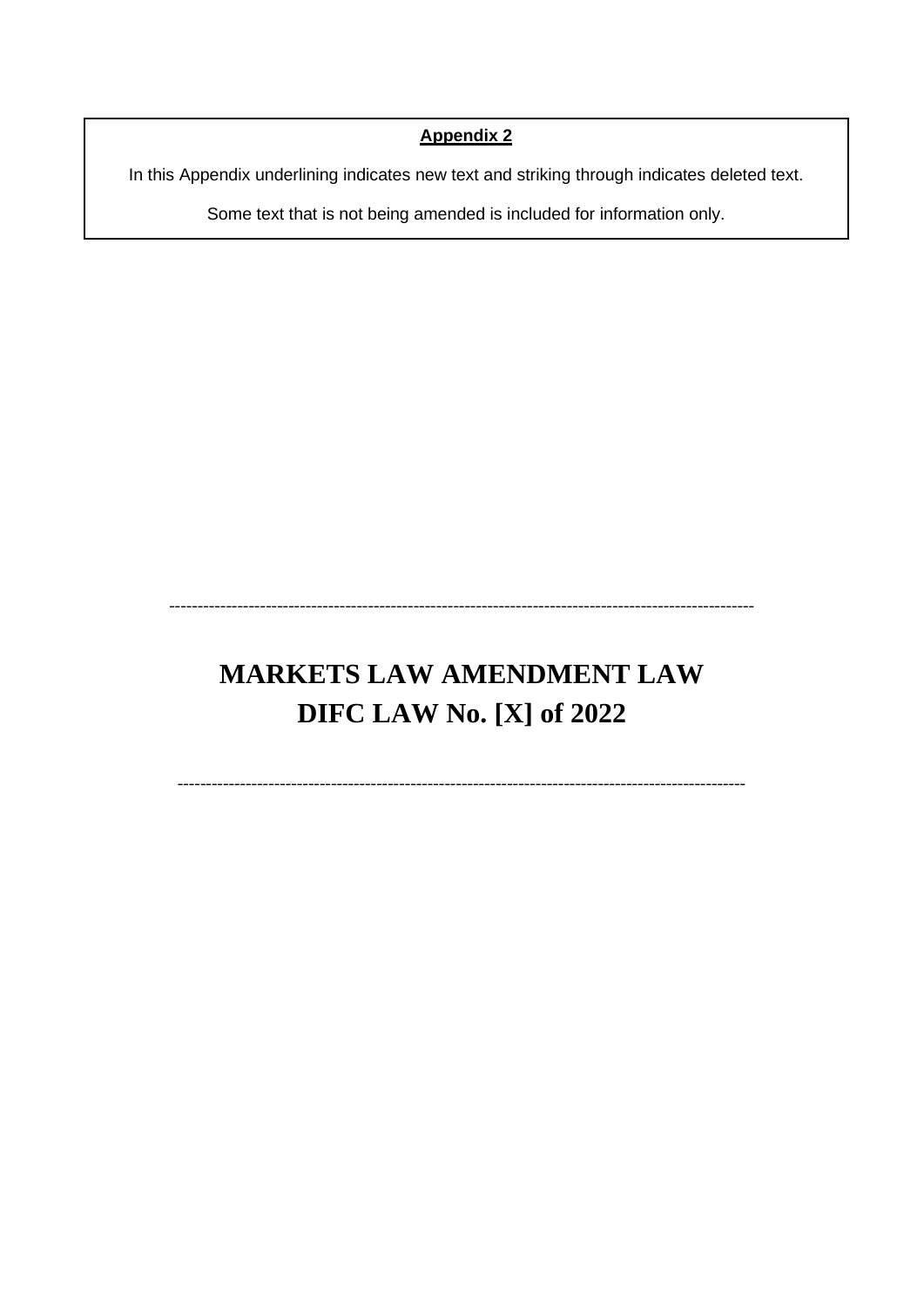#### **8. The DFSA powers to make Rules**

…..

- (1) The DFSA may make Rules for the purposes of this Law pursuant to the power conferred upon it under Article 23 of the Regulatory Law 2004.
- (2) Without limiting the generality of Article 23 of the Regulatory Law 2004, the DFSA shall make the following Rules:
	- (a) in relation to the offer of Securities or Crypto Tokens in or from the DIFC;
	- (b) in relation to the licensing and supervision of Authorised Market Institutions, including requirements and procedures in the event of default by members of an Authorised Market Institution;
	- (c) in relation to the maintenance of Official Lists of Securities;
	- (d) in relation to the governance of Reporting Entities including corporate governance and related party transactions;
	- (e) in relation to takeovers, mergers and acquisitions of Reporting Entities;
	- (f) for the prevention of market abuse, including any code of market conduct; and
	- (g) in relation to recognised persons.
- (3) Where any legislation made for the purposes of this Law purports to be made in the exercise of a particular power, it shall be taken also to be made in the exercise of all powers under which it may be made.
- (4) The DFSA shall publish draft Rules in the manner prescribed in Article 24 of the Regulatory Law 2004.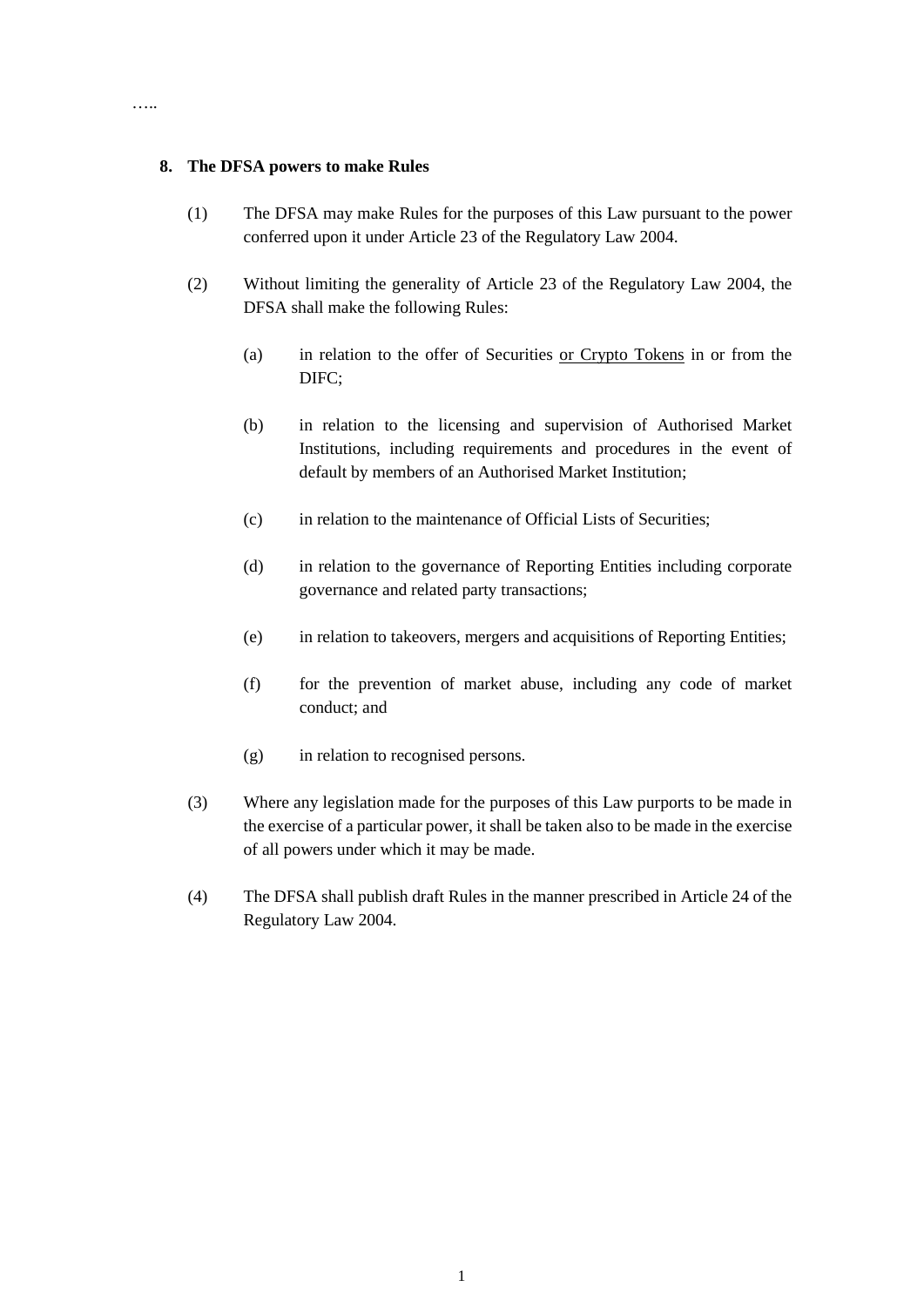## **9. The DFSA powers to waive or modify the Law**

- (1) The DFSA may where it considers it appropriate or desirable in the interests of the DIFC to do so:
	- (a) on the application of a person; or
	- (b) with the consent of a person;

by means of a written notice provide that one or more provisions of this Law either:

- (c) shall not apply in relation to such person; or
- (d) shall apply to such person with such modifications as are set out in the written notice.
- (2) A written notice may be given subject to conditions.
- (3) A person to whom a condition specified in a written notice applies shall comply with the condition.
- (4) The DFSA shall take such steps as necessary to bring the notice referred to in Article 9(1) to the attention of:
	- (a) those likely to be affected by it; and
	- (b) others who may be likely to become subject to a similar notice.
- (5) The DFSA may:
	- (a) on its own initiative or on the application of the person to whom it applies, withdraw a written notice issued pursuant to Article 9(1); or
	- (b) on the application of, or with the consent of, the person to whom that notice applies, vary such a written notice.
- (6) The DFSA may make Rules in connection with the provision of a written notice under this Article, including Rules prescribing procedures for the making of applications and providing of consents.

## **9A. Application of Law to Crypto Tokens**

The following provisions of this Law do not apply in relation to Crypto Tokens:

- (a) Chapter 3 (Prospectus Requirement) of Part 2;
- (b) Chapter 4 (Misleading and Deceptive Statements or Omissions) of Part 2, except for Article 25 (Stop Orders);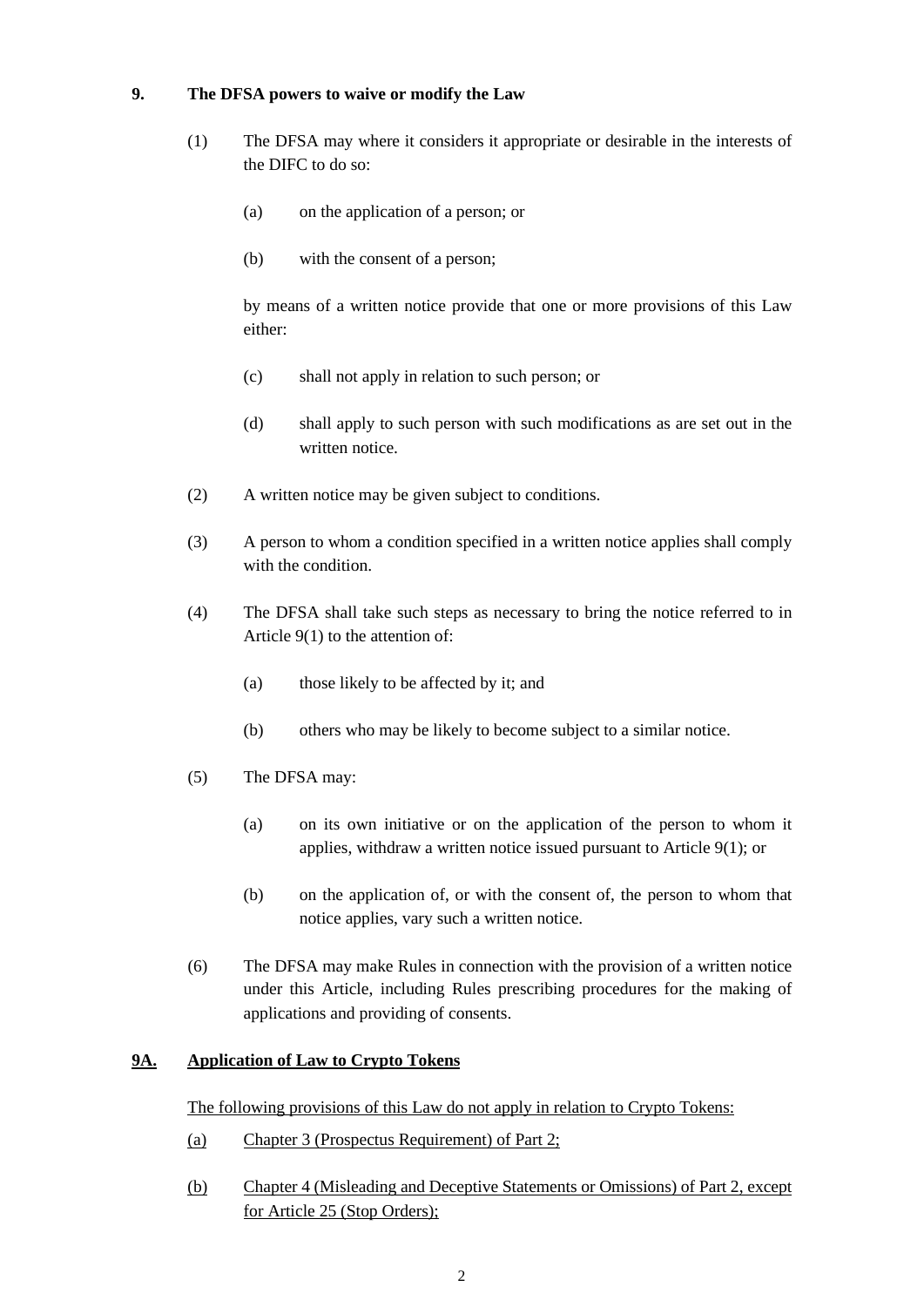- (c) Chapter 2 (Official List of Securities) of Part 3;
- (d) Part 4 (Obligations of Reporting Entities); and
- (e) Part 5 (Takeovers).

**….**

#### **PART 2: OFFER OF SECURITIES OR CRYPTO TOKENS**

#### **CHAPTER 1: APPLICATION**

#### **10. Application of this Part to Collective Investment Funds**

- (1) The provisions in Part 2 of this Law and the Rules made for the purpose of that Part shall not apply to a person in relation to making an Offer of a Unit as defined in Article 19 of the Collective Investment Law 2010.
- (2) The provisions in Part 2 of this Law and the Rules made for the purpose of that Part shall apply to a person who has or intends to have Units admitted to trading on an Authorised Market Institution, or Security Tokens that are Units admitted to trading on an Alternative Trading System, in the manner and circumstances specified in this Law and prescribed in the Rules.

#### **CHAPTER 2: GENERAL PROHIBITIONS AND DEFINITIONS**

#### **11. General Prohibition**

- (1) A person shall not:
	- (a) make an Offer of Securities or Crypto Tokens to the Public in or from the DIFC; or
	- (b) have Securities or Crypto Tokens admitted to trading on an Authorised Market Institution,

except as provided in this Law and the Rules made for the purposes of this Law.

- (2) Without limiting the generality of its powers, the DFSA may, by written notice:
	- (a) exclude the application of any requirements; or
	- (b) deem any Investment which is not a Security to be a Security for the purposes of this Law and the Rules,

subject to such terms and conditions as it may consider appropriate.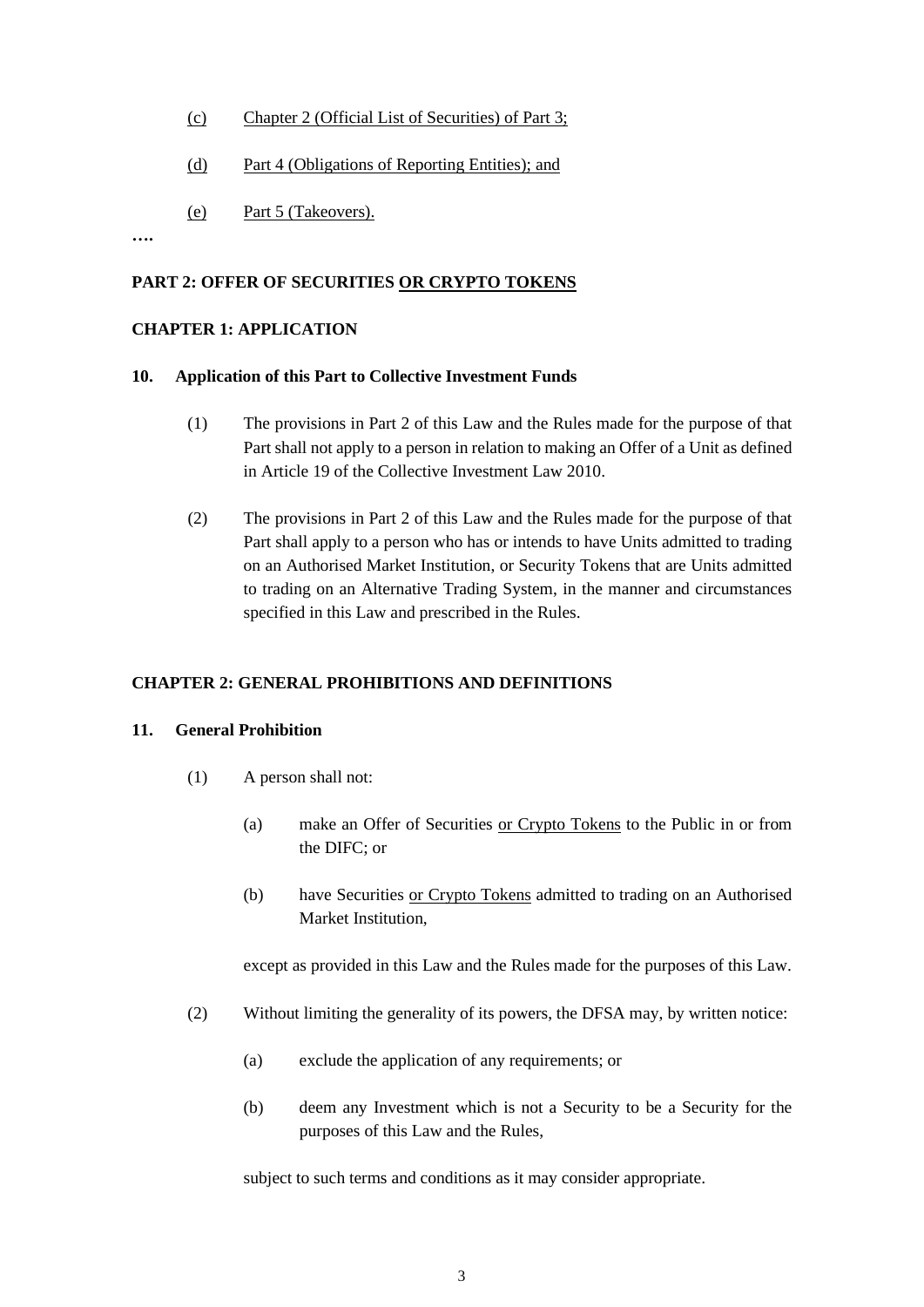## **12. Definition of an Offer of Securities or Crypto Tokens to the Public**

An Offer of Securities to the Public or an Offer of Crypto Tokens to the Public means a communication to any person in any form or by any means, presenting information on the terms of the offer and the Securities or Crypto Tokens (as the case may be) offered, so as to enable an investor to decide to buy the Securities or Crypto Tokens or subscribe to those Securities but excluding:

- (a) any communication in connection with the trading of Securities admitted to trading on an Authorised Market Institution;
- (aa) any communication in connection with the trading of Crypto Tokens on an Authorised Market Institution or a Multilateral Trading Facility;
- (b) any communication made for the purposes of complying with the on-going reporting requirements of the DFSA, or an Authorised Market Institution or a Multilateral Trading Facility; or
- (c) any other communication prescribed in the Rules as an Exempt Communication.

## **13. Exempt Offerors**

- (1) The prohibition in Article 11(1) does not apply to any:
	- (a) Securities of an Exempt Offeror; or
	- (b) Securities which are unconditionally and irrevocably guaranteed by an Exempt Offeror.
- (2) For the purposes of Article 13(1), an Exempt Offeror is a recognised government or other person included in the list of Exempt Offerors maintained by the DFSA in the Rules.
- (3) The DFSA may, at its discretion and on its own initiative, include any person in the list of Exempt Offerors maintained by it in circumstances where the requirements prescribed by the DFSA in the Rules are met.

…

## **25. Stop orders**

(1) If the DFSA is satisfied that an Offer of Securities or Crypto Tokens to the Public would contravene or has contravened this Law or the Rules made for the purposes of this Law or it is in the interest of the DIFC, the DFSA may issue a stop order directing that no offer, issue, sale or transfer of the Securities or Crypto Tokens be made for such a period of time as it thinks appropriate.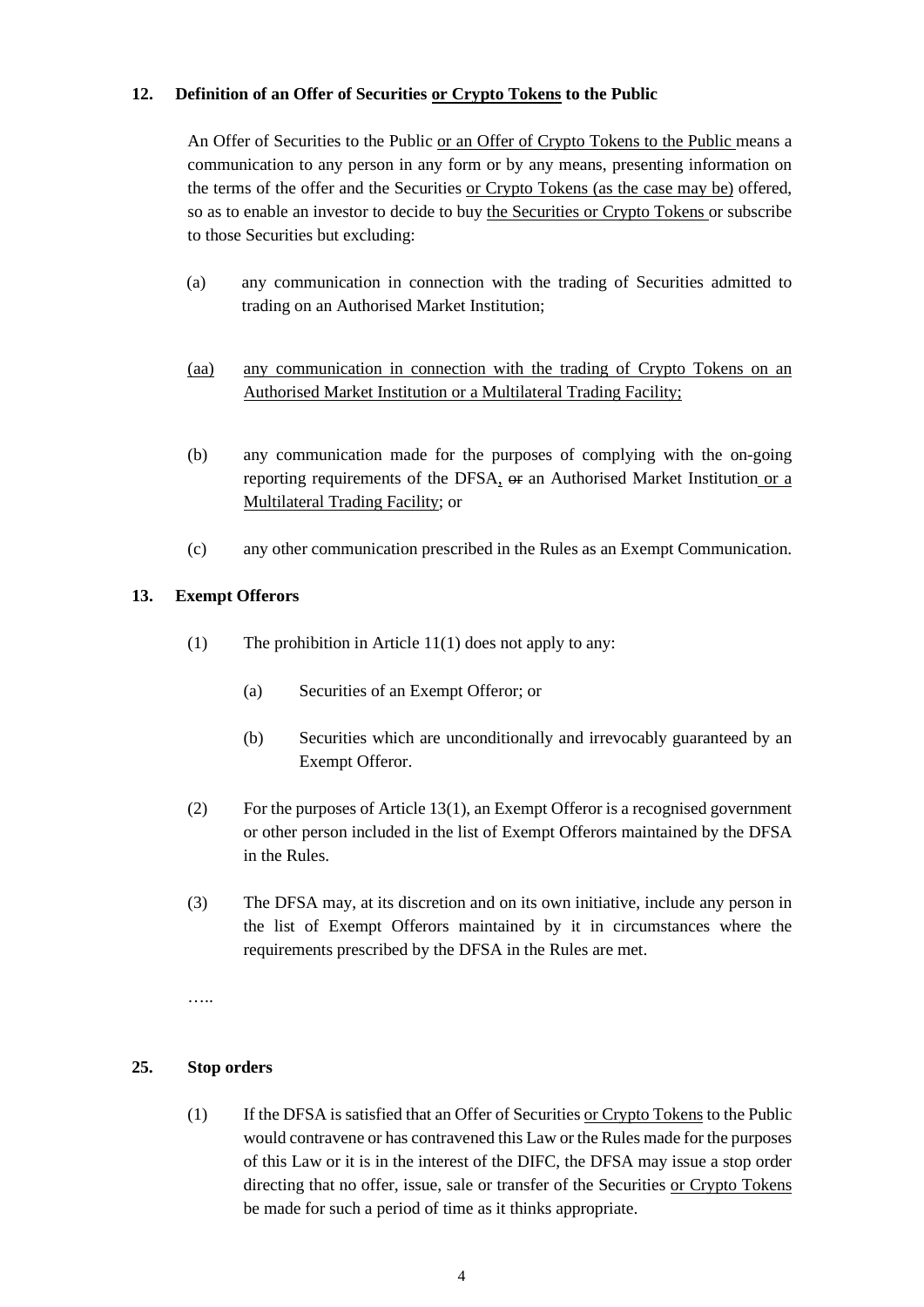- (2) The procedures in Schedule 3 to the Regulatory Law 2004 apply to a decision of the DFSA under this Article.
- (3) If the DFSA decides to exercise its power under this Article, the offeror may refer the matter to the FMT for review.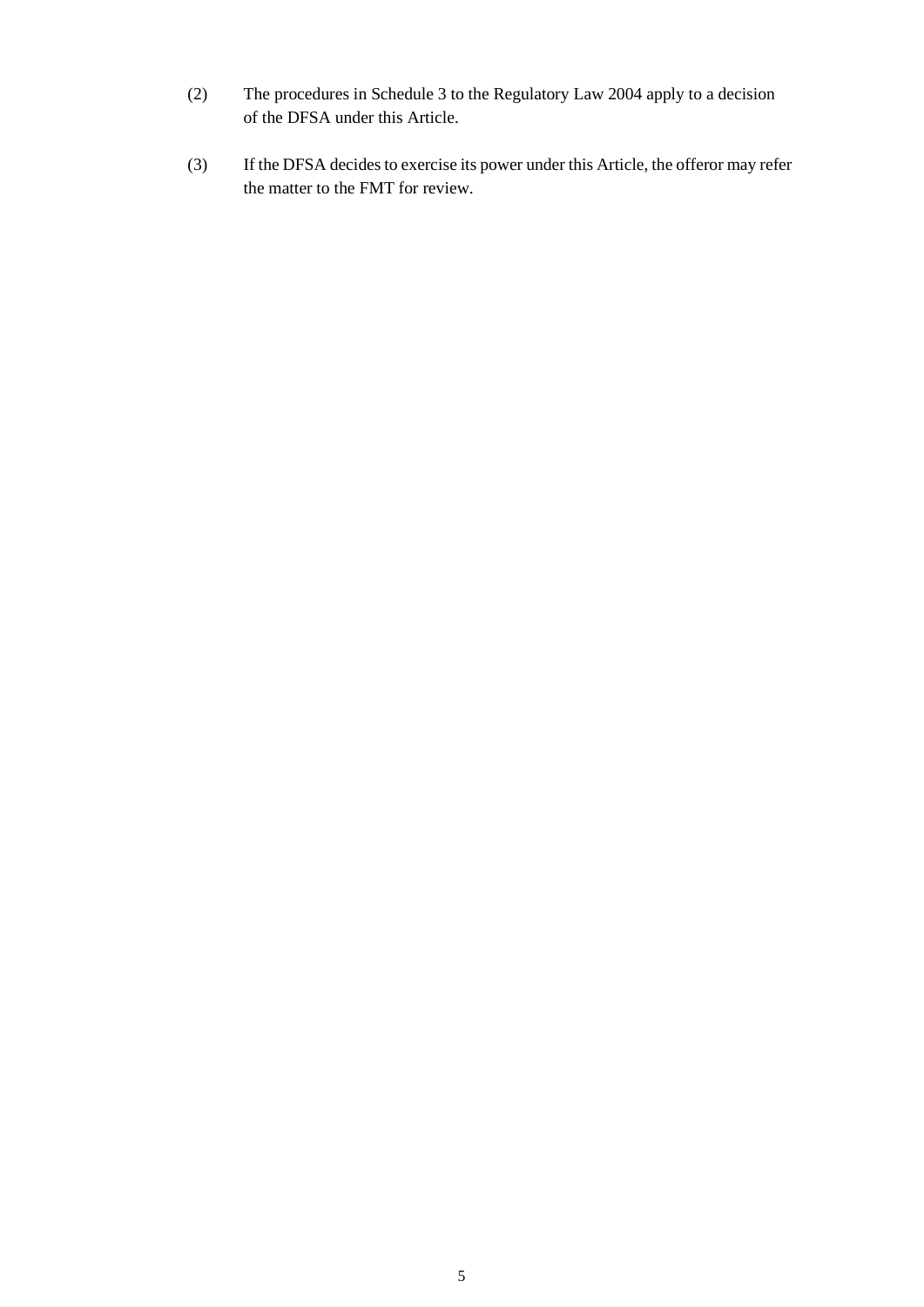#### **PART 3: AUTHORISED MARKET INSTITUTIONS**

#### **CHAPTER 1: SUPERVISION OF AUTHORISED MARKET INSTITUTION**

#### **26. Supervision of Authorised Market Institutions**

- (1) Without limiting the application of the Regulatory Law 2004, the DFSA may direct an Authorised Market Institution to do or not do specified things that the DFSA considers are necessary or desirable or to ensure the integrity of the DIFC financial markets, including but not limited to directions:
	- (a) requiring compliance with any duty, requirement, prohibition, obligation or responsibility applicable to an Authorised Market Institution;
	- (b) requiring an Authorised Market Institution to act in a specified manner in relation to a transaction conducted on or through the facilities operated by an Authorised Market Institution, or in relation to a specified class of transactions; or
	- (c) requiring an Authorised Market Institution to act in a specified manner or to exercise its powers under any rules that the Authorised Market Institution has made.
- (2) Without limiting the application of Article 75 of the Regulatory Law 2004, the DFSA may direct an Authorised Market Institution to:
	- (a) close the market or facilities operated by an Authorised Market Institution in a particular manner or for a specified period;
	- (b) suspend transactions on the market or through the facilities operated by the Authorised Market Institution;
	- (c) suspend transactions in Investments or Crypto Tokens conducted on the market or through the facilities operated by the Authorised Market Institution;
	- (d) prohibit trading in Investments or Crypto Tokens conducted on the market or through the facilities operated by the Authorised Market Institution;
	- (e) defer for a specified period the completion date of transactions conducted on the market or through the facilities operated by the Authorised Market Institution;
	- (f) prohibit a specified person from undertaking any transactions on the facilities operated by the Authorised Market Institution; or
	- (g) do any act or thing, or not do any act or thing, in order to ensure an orderly market, or reduce risk to the DFSA's objectives.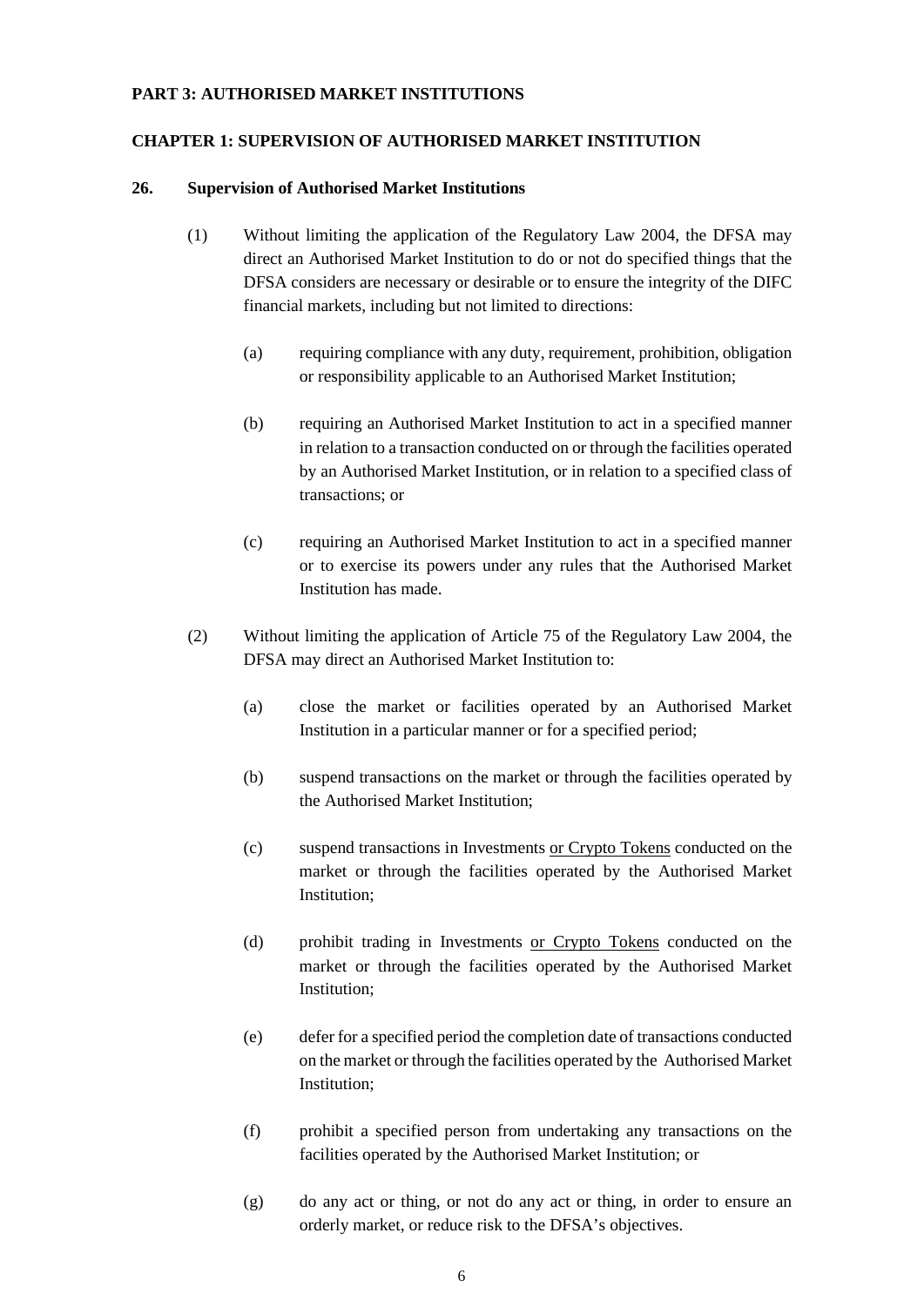- (3) The procedures in Schedule 3 to the Regulatory Law 2004 apply to a decision of the DFSA under this Article.
- (4) If the DFSA decides to exercise its power under this Article, the Authorised Market Institution may refer the matter to the FMT for review.

**…..**

## **PART 6: PREVENTION OF MARKET ABUSE**

#### **CHAPTER 1 - MARKET ABUSE**

#### 54. **Fraud and market manipulation**

A person shall not, in the DIFC or elsewhere, by any means, directly or indirectly, engage or participate in any act, practice or course of conduct relating to Investments or Crypto Tokens that the person knows or reasonably ought to know:

- (a) results in or contributes to, or may result in or contribute to, a false or misleading impression as to the supply of, demand for or price of one or more Investments or Crypto Tokens;
- (b) creates or is likely to create an artificial price for one or more Investments or Crypto Tokens; or
- (c) perpetrates a fraud on any person.

#### 55. **False or misleading statements**

A person shall not, in the DIFC or elsewhere, disseminate information by any means which gives, or is likely to give, a false or misleading impression as to one or more Investments or Crypto Tokens when such person knows or could reasonably be expected to know that the information is false or misleading.

#### 56. **Use of fictitious devices and other forms of deception**

A person shall not, in the DIFC or elsewhere, engage in any activity or conduct in relation to Investments or Crypto Tokens, which consists of effecting transactions or orders to trade which employ fictitious devices or any other form of deception or contrivance.

#### 57. **False or Misleading conduct and distortion**

A person shall not, in the DIFC or elsewhere, engage in any activity or conduct in relation to Investments or Crypto Tokens, which does not fall under Articles 54, 55 or 56, that:

(a) gives a false or misleading impression as to the supply of, or demand for, or as to the price of one or more Investments or Crypto Tokens; or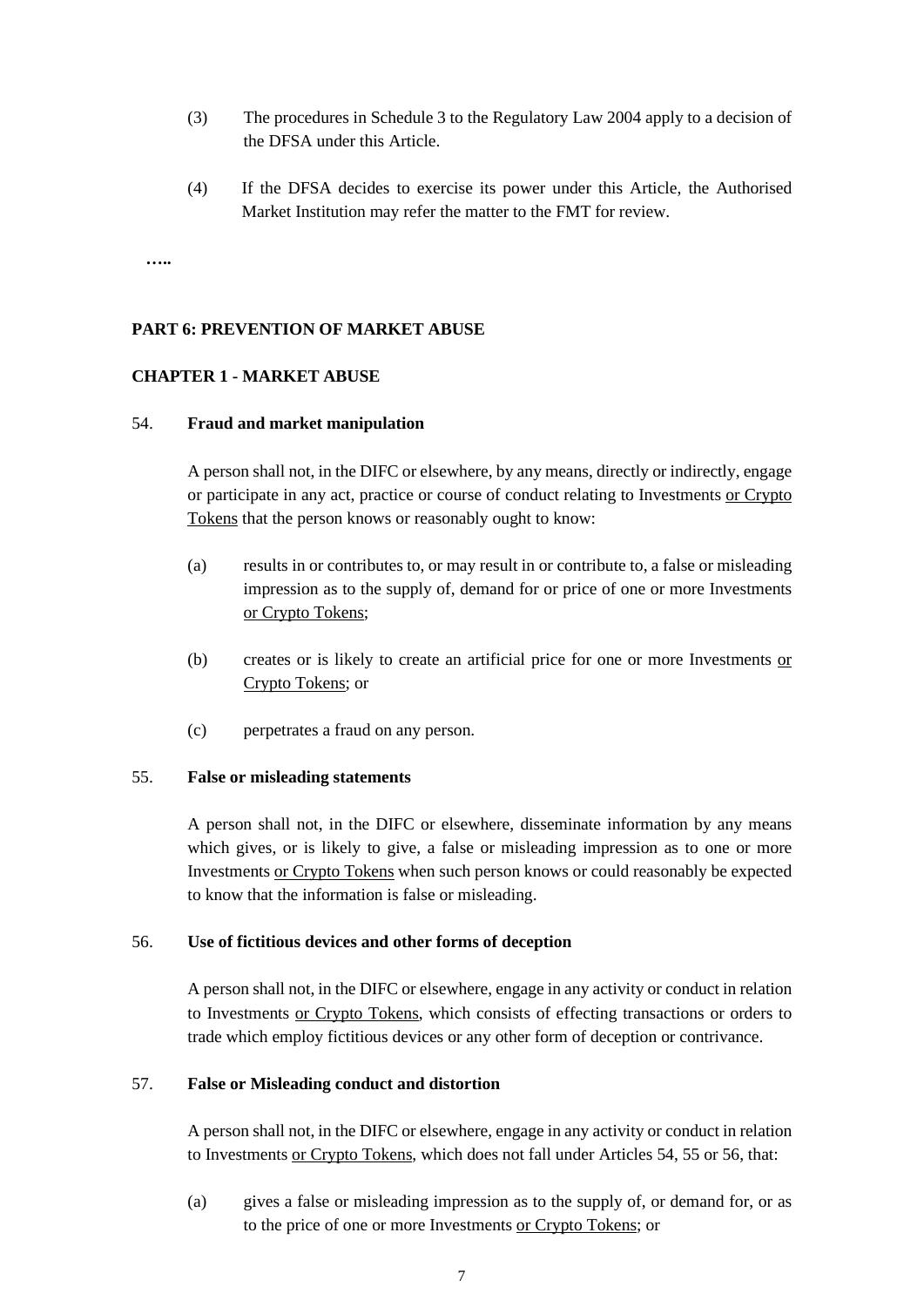- (b) would distort, or would be likely to distort, the market for one or more Investments or Crypto Tokens; and
- (c) is likely to be regarded by market participants as a failure on the part of the person concerned to observe the standard of behaviour reasonably expected of a person in his position in relation to the market.

## 58. **Insider dealing**

- (1) A person who is an insider shall not, in the DIFC or elsewhere, directly or indirectly, deal, or attempt to deal, in an Investment, a Crypto Token or in a related investment, on the basis of inside information.
- (2) In this Article "*Investment*" does not include "commodity derivatives."

#### 59. **Providing inside information**

- (1) An insider shall not, in the DIFC or elsewhere, otherwise than in the proper course of the exercise of his employment, profession or duties, disclose inside information to another person.
- (2) An insider shall not, in the DIFC or elsewhere, procure another person to deal in the Investments, Crypto Tokens or related investments in which the insider has inside information.
- (3) In this Article:

"*procure*" includes where a person induces or encourages another person by direct or indirect means.

#### 60. **Inducing persons to deal**

A person shall not, in the DIFC or elsewhere, induce another person to deal in Investments or Crypto Tokens:

- (a) by making or publishing a statement, promise or forecast if the person knows, or is reckless as to whether, the statement is misleading, false or deceptive;
- (b) by a concealment of material facts; or
- (c) by recording or storing information that the person knows to be false or misleading in a material respect or may be materially misleading.

#### 61. **Misuse of information**

A person shall not, in the DIFC or elsewhere, engage in any activity or conduct in relation to Investments or Crypto Tokens, which does not fall under Articles 58, 59 or 60: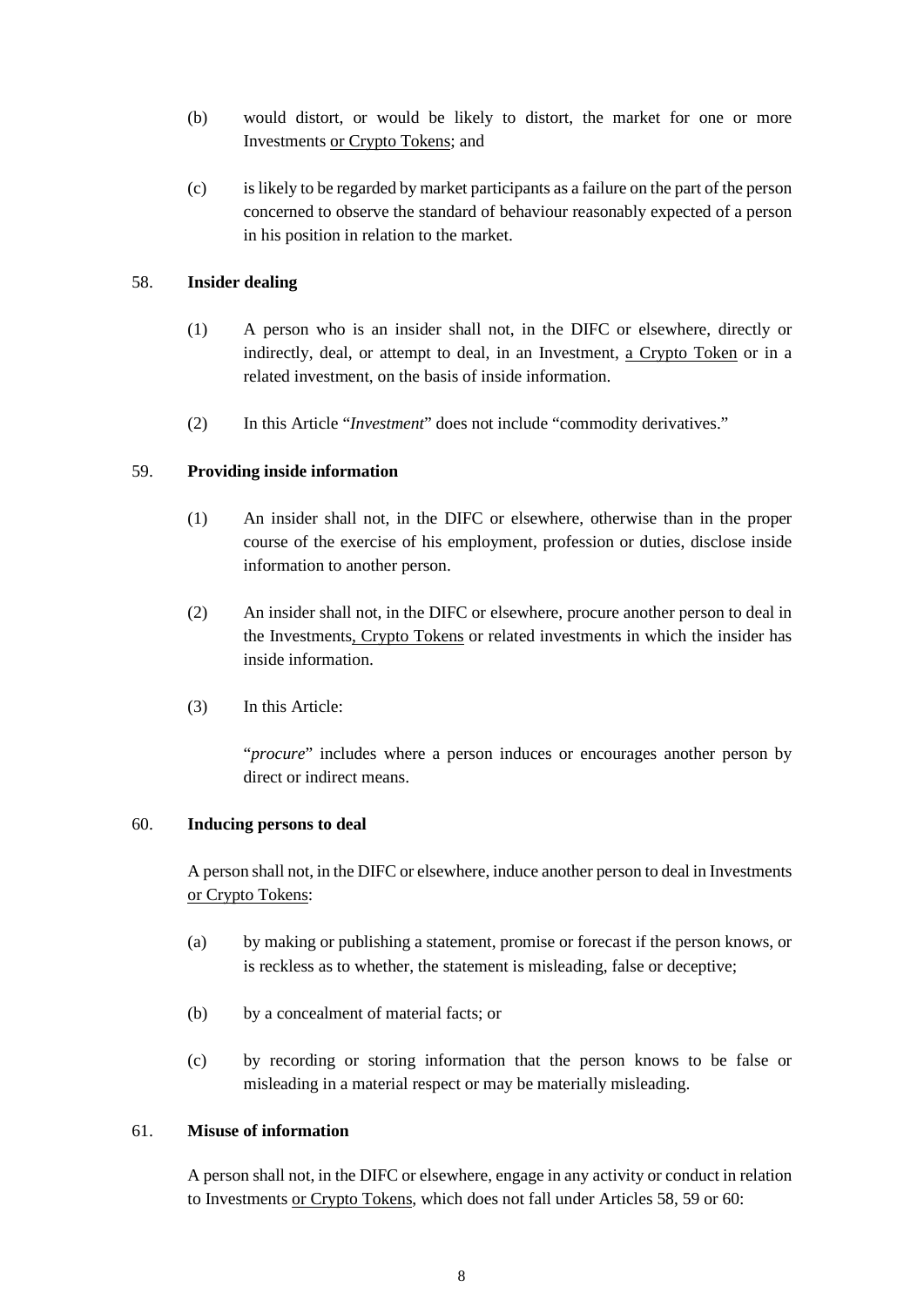- (a) by using information which is not generally available to market participants which, if available to a market participant, would be, or would be likely to be, regarded by him as relevant when deciding the terms on which transactions in Investments or Crypto Tokens should be effected; and
- (b) is likely to be regarded by market participants as a failure on the part of the person concerned to observe the standard of behaviour reasonably expected of a person in his position in relation to the market.

## 62. **Application of provisions**

Articles 54 to 61 do not apply to conduct which occurs outside the DIFC unless the conduct affects the DIFC markets or users of the DIFC markets.

## 63. **Definitions for this Part**

- (1) In this Part, in relation to Investments, Crypto Tokens or related investments,
	- (a) "inside information" means information of a precise nature which:
		- (i) is not generally available;
		- (ii) relates, directly or indirectly, to one or more Reporting Entities or the issuer of the Investments or Crypto Tokens concerned or to one or more of the Investments or Crypto Tokens; and
		- (iii) would, if generally available, be likely to have a significant effect on the price of the Investments or Crypto Tokens or on the price of related investments; and
	- (b) "insider" means a person who has inside information:
		- (i) as a result of his membership of the board of Directors, or the Governing Body of the relevant Reporting Entity;
		- (ii) as a result of his holding in the capital of the relevant Reporting Entity;
		- (iii) as a result of having access to the information through the exercise of his employment, profession or duties;
		- (iv) as a result of his criminal activities; or
		- (v) which he has obtained by other means and which he knows, or could reasonably be expected to know, is inside information.
- (2) In Article  $63(1)(a)$  information is precise if it: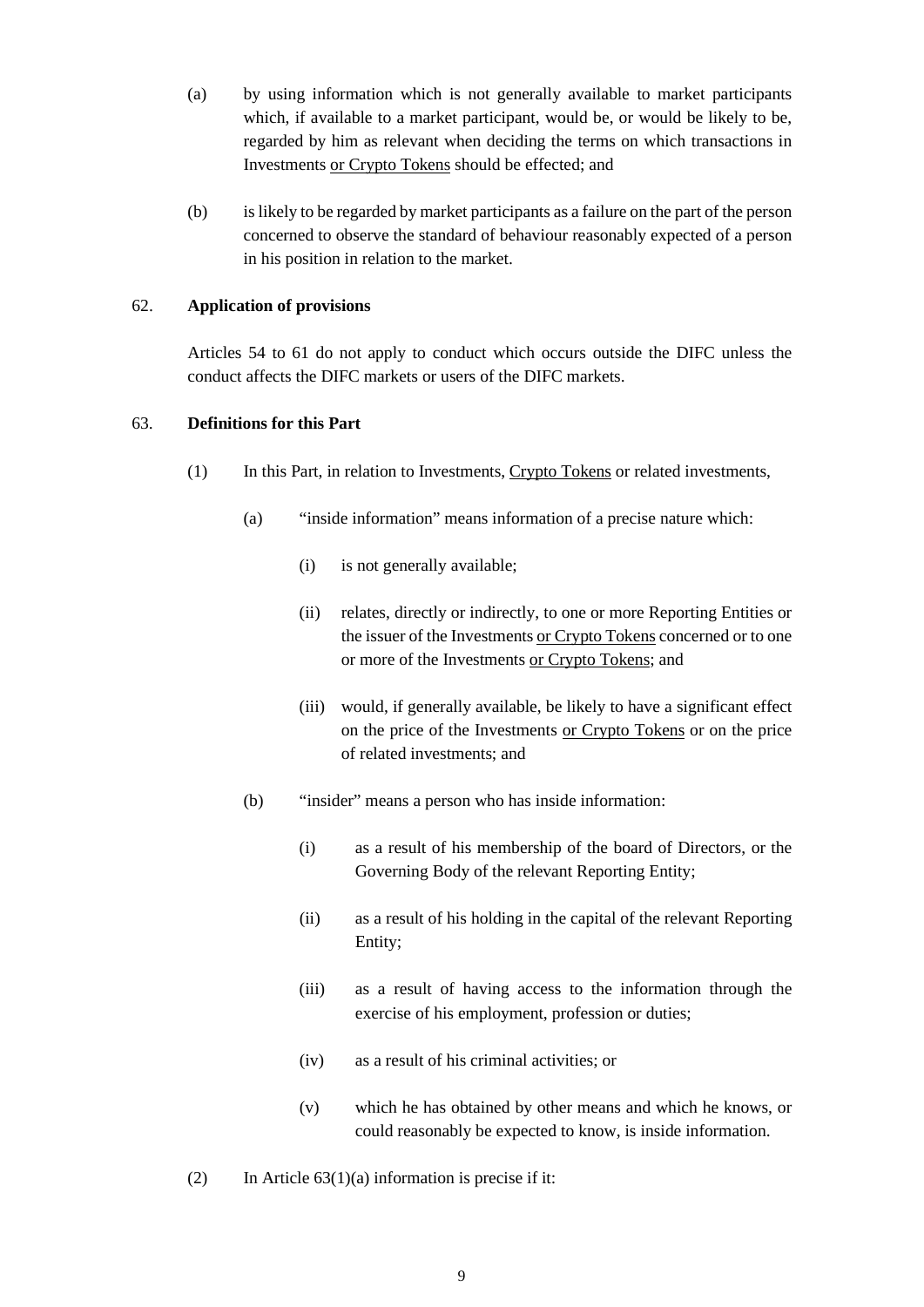- (a) indicates circumstances that exist or may reasonably be expected to come into existence or an event that has occurred or may reasonably be expected to occur; and
- (b) is specific enough to enable a conclusion to be drawn as to the possible effect of those circumstances or that event on the price of Investments, Crypto Tokens or related investments.
- (3) In Article  $63(1)(a)(iii)$ , information would be likely to have a significant effect on price if and only if it is information of the kind which a reasonable investor would be likely to use as part of the basis of his investment decisions.
- (4) For the purposes of Article 63(1)(a), information about a person's pending orders in relation to an Investment, Crypto Token or related investment is also inside information.
- (5) In Article  $63(1)(a)(i)$ , information which can be obtained by research or analysis conducted by, or on behalf of, users of a market is to be regarded, for the purposes of this Part, as being generally available to them.
- (6) In this Part, in relation to an Investment (the "First Investment") or Crypto Token, a "related investment" means another Investment whose price or value depends, in whole or in part, on the price or value of the First Investment or the Crypto Token.

## **CHAPTER 2 – DEFENCES**

## 64. **Defences for market manipulation, insider dealing and providing inside information**

- (1) A person shall not be found to have contravened Article 54 if the person establishes that the conduct or practice the person engaged in was carried out in the performance of:
	- (a) permitted price stabilisation; or
	- (b) a purchase of the person's own shares,

in accordance with the Rules.

- (2) A person shall not be found to have contravened Article 58 if:
	- (a) the person establishes that he reasonably believed that the inside information had been disclosed to the market in accordance with this Law or the Rules;
	- (b) the dealing occurred in the legitimate performance of an underwriting agreement for the Investments, Crypto Tokens or related investments in question;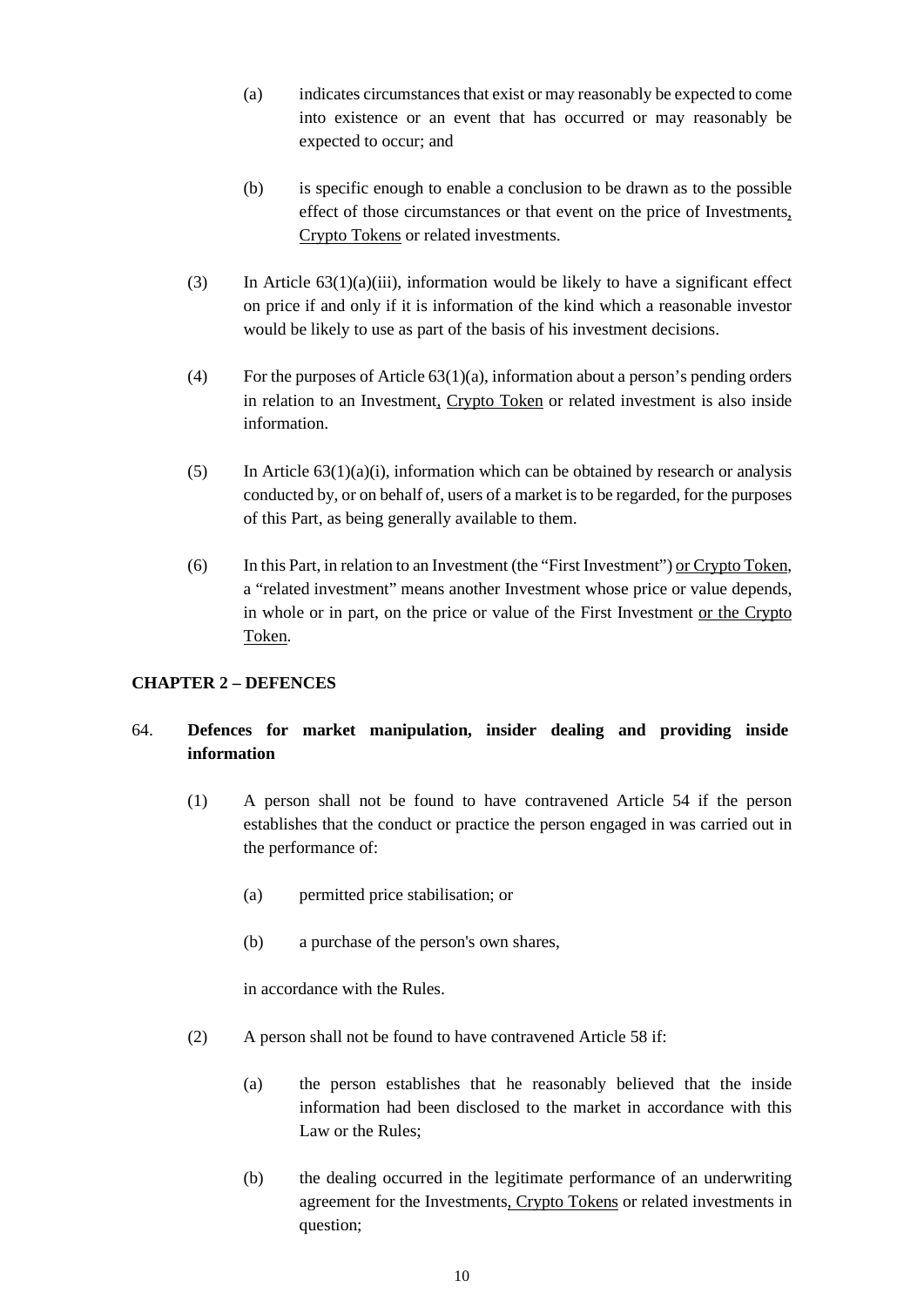- (c) the dealing occurred in the legitimate performance of its functions as a liquidator or receiver;
- (d) the dealing is undertaken solely in the course of the legitimate performance of his functions as a market maker;
- (e) the person executes an unsolicited client order in Investments, Crypto Tokens or related investments while in possession of inside information without contravening Article 59 or otherwise advising or encouraging the client in relation to the transaction;
- (f) the dealing is undertaken legitimately and solely in the context of that person's public takeover bid for the purpose of gaining control of that Reporting Entity or proposing a merger with that Reporting Entity; or
- (g) the sole purpose of the Reporting Entity acquiring its own shares was to satisfy a legitimate reduction of share capital or to redeem Securities in accordance with the Rules.
- (3) A person shall not be found to have contravened Article 59 if:
	- (a) the person establishes that the information was disclosed by him in accordance with any requirement of the law or a court order; or
	- (b) the person establishes that he reasonably believed that the inside information had been disclosed to the market in accordance with this Law or the Rules.

#### 65. **Chinese wall arrangements**

A person does not contravene Article 58 by dealing in Investments, Crypto Tokens or related investments if:

- (a) it had in operation at that time an effective information barrier which could reasonably be expected to ensure that the inside information was not communicated to the person or persons who made the decision to deal and that no advice with respect to the transaction or agreement was given to that person or any of those persons by an insider; and
- (b) the information was not communicated and no such advice was given.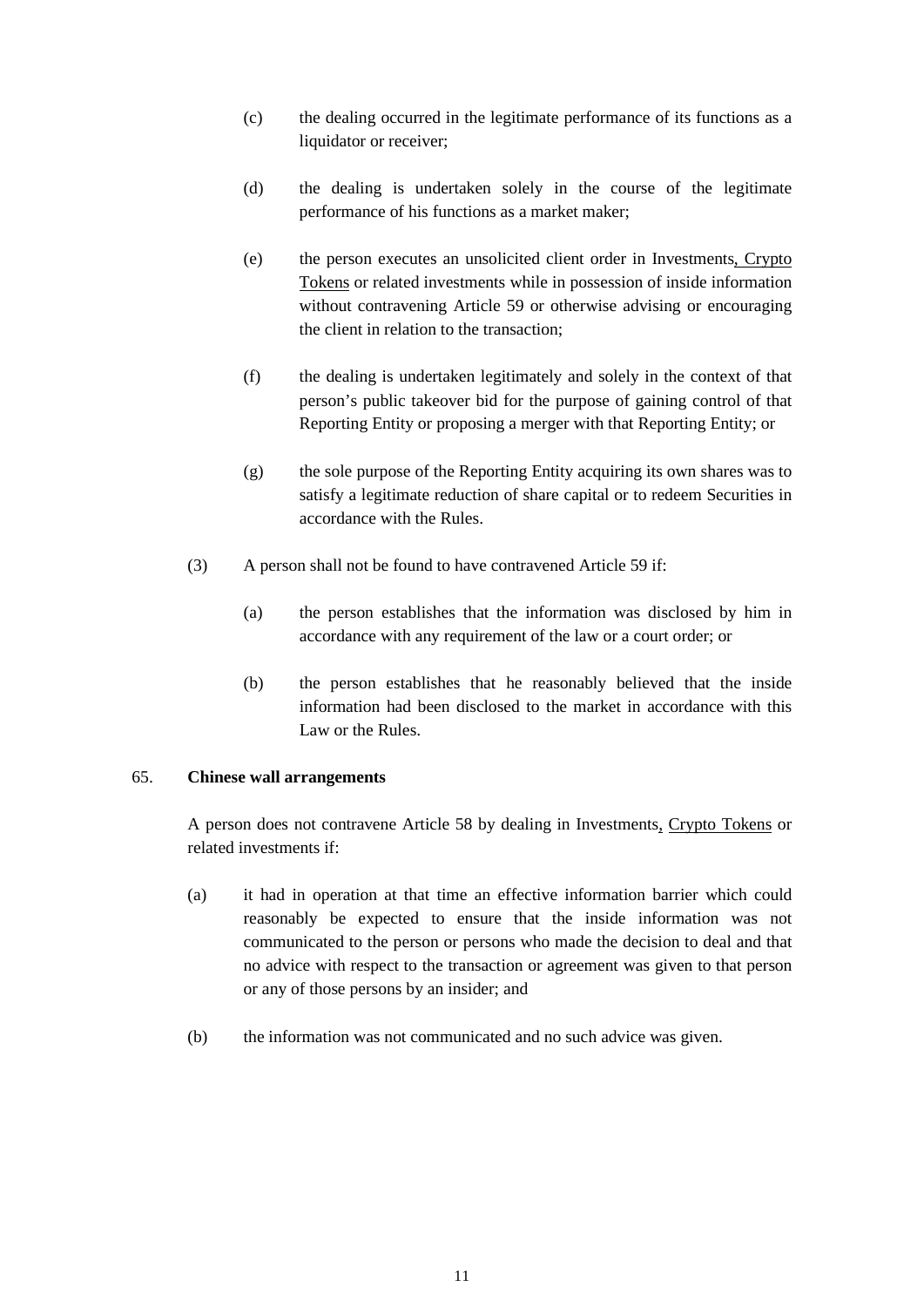#### **PART 7: PROCEEDINGS**

#### 66. **Deleted**

#### 67. **Deleted**

#### 68. **Orders in the interests of the DIFC**

- (1) The Court, on the application of the DFSA, may make one or more of the following orders in relation to a person, irrespective of whether a contravention of this Law or the Rules made for the purposes of this Law has occurred, if it is satisfied that it is in the interest of the DIFC to make such an order:
	- (a) an order restricting any conduct on such conditions or terms as the Court thinks fit;
	- (b) an order that trading in any Investments or Crypto Tokens cease permanently or for such period as is specified in the order;
	- (c) an order that any exemptions contained in the Law or the Rules do not apply permanently or for such period as is specified in the order;
	- (d) an order that a person submit to a review by the DFSA of his practices and procedures and institute such changes as may be directed by the DFSA;
	- (e) an order in relation to activities relating to a Takeover Offer within the DIFC;
	- (f) an order that a disclosure be made to the market;
	- (g) an order that a person resign one or more positions that the person holds as a director or officer of a company;
	- (h) an order that a person is prohibited from becoming or acting as a director or officer of any company;
	- (i) an order that a person is prohibited from making offers of Securities or Crypto Tokens in or from the DIFC;
	- (j) an order that a person is prohibited from being involved in Reporting Entities, Listed Funds, or Securities or Crypto Tokens within the DIFC;
	- (k) an order requiring a person to disgorge to the DFSA any amounts obtained as a result of the non-compliance with the Law or the Rules;
	- (l) an order that a release, report, Prospectus, return, financial statement or any other document described in the order: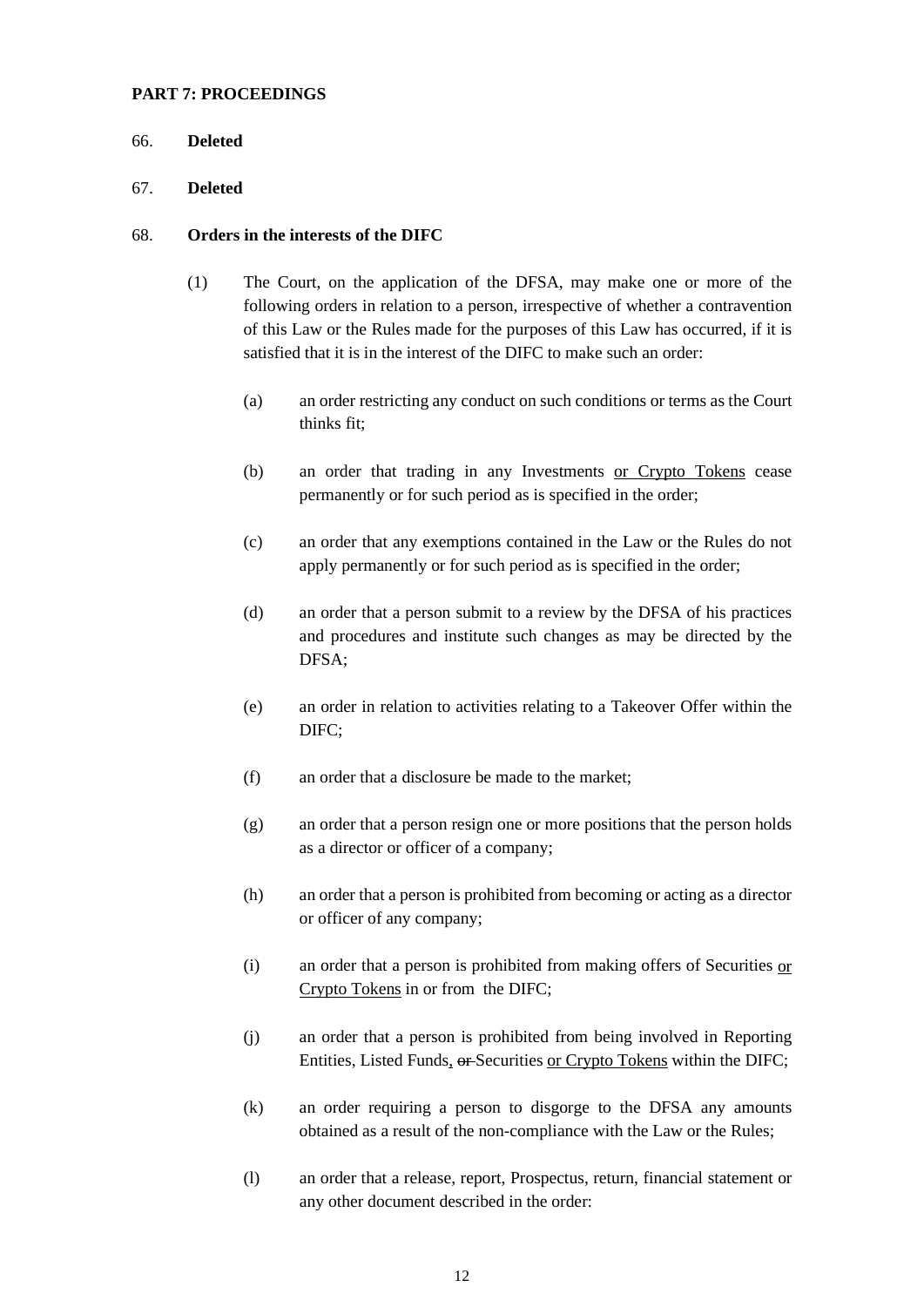- (i) be provided by a person described in the order,
- (ii) not be provided by a person described in the order; or
- (iii) be amended by a person to the extent that amendment is practicable;
- (m) any order that the Court thinks fit, in order to maintain the integrity of the DIFC and ensure an efficient, honest, fair and transparent market; or
- (n) an order that a person must comply with a condition of a written notice referred to in Article 9(2) in a specified way.
- (2) The Court, on the application of the DFSA, may make interim and ex parte orders specified in Article  $68(1)$  (a), (b), (c), (d), (e), (f), (l) and (m).
- (3) An order under Article 68(1) and (2) may be subject to such terms and conditions as the Court may impose.

## 69. **Deleted**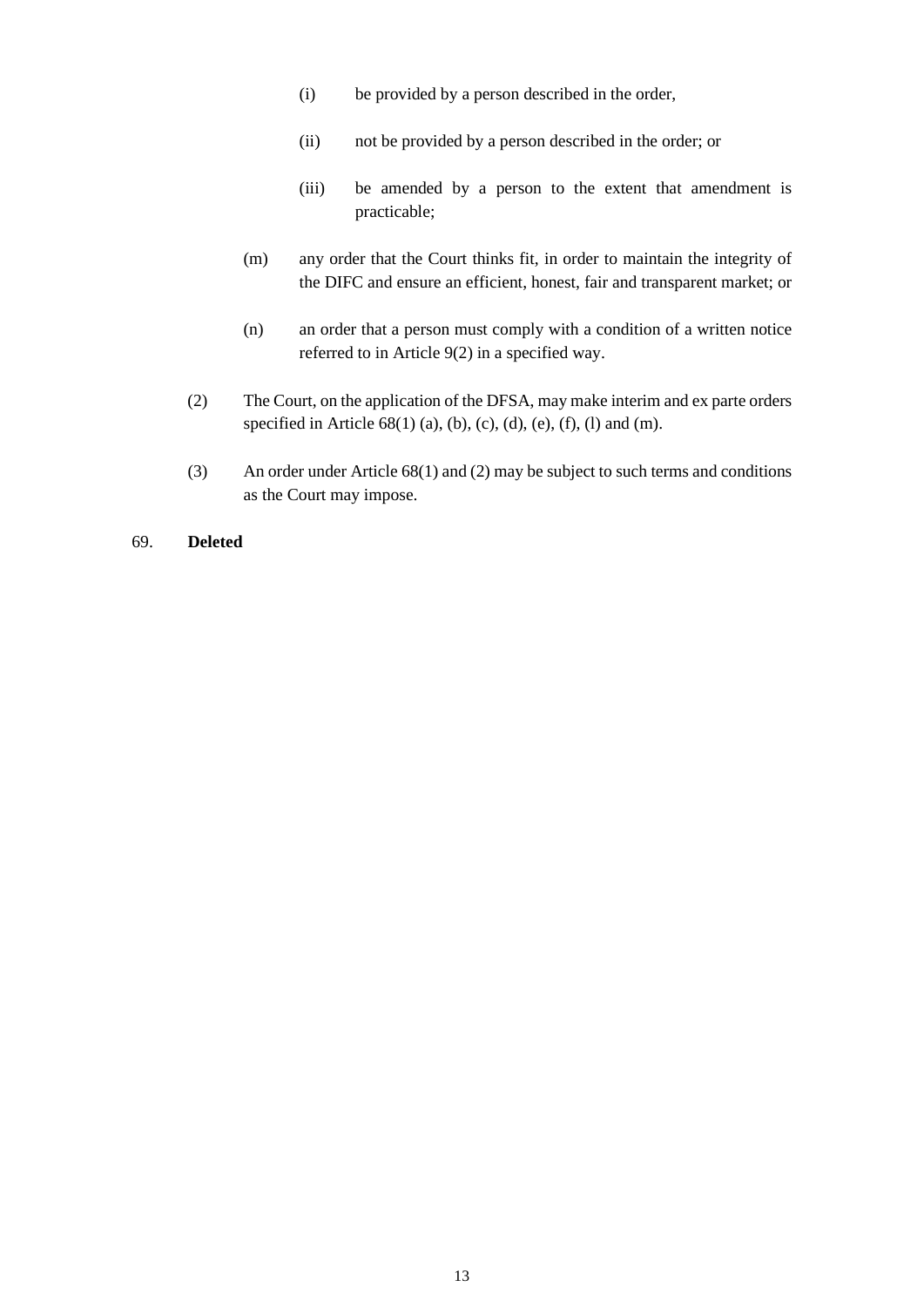## **PART 8: THE FINANCIAL MARKETS TRIBUNAL**

#### 70. **Jurisdiction of the FMT**

- (1) The FMT has jurisdiction to hear and determine any regulatory proceedings in relation to:
	- (a) an issue arising out of the supervision of an Authorised Market Institution other than a direction under Article 26(2);
	- (b) an issue arising out of an offer of Securities or Crypto Tokens arising under this Law;
	- (c) an issue arising out of a takeover, takeover offer, merger or acquisition of shares; or
	- (d) any matter that may be prescribed by law or the Rules for the purpose of this Article.
- (2) At the conclusion of such proceedings, the FMT may make a finding or declaration of unacceptable circumstances or a contravention of the Law or Rules, and may make one or more of the following orders, in addition to any orders it may make under Article 30 of the Regulatory Law 2004:
	- (a) an order requiring a person to comply with this Law or the Rules;
	- (b) an order in relation to the control or acquisition of Investments in or relating to a Reporting Entity;
	- (c) an order in relation to the rights of shareholders or minority shareholders in a Reporting Entity; or
	- (d) any consequential orders as the FMT sees fit following a finding or the making of a declaration.

#### 71. **Deleted**

…..